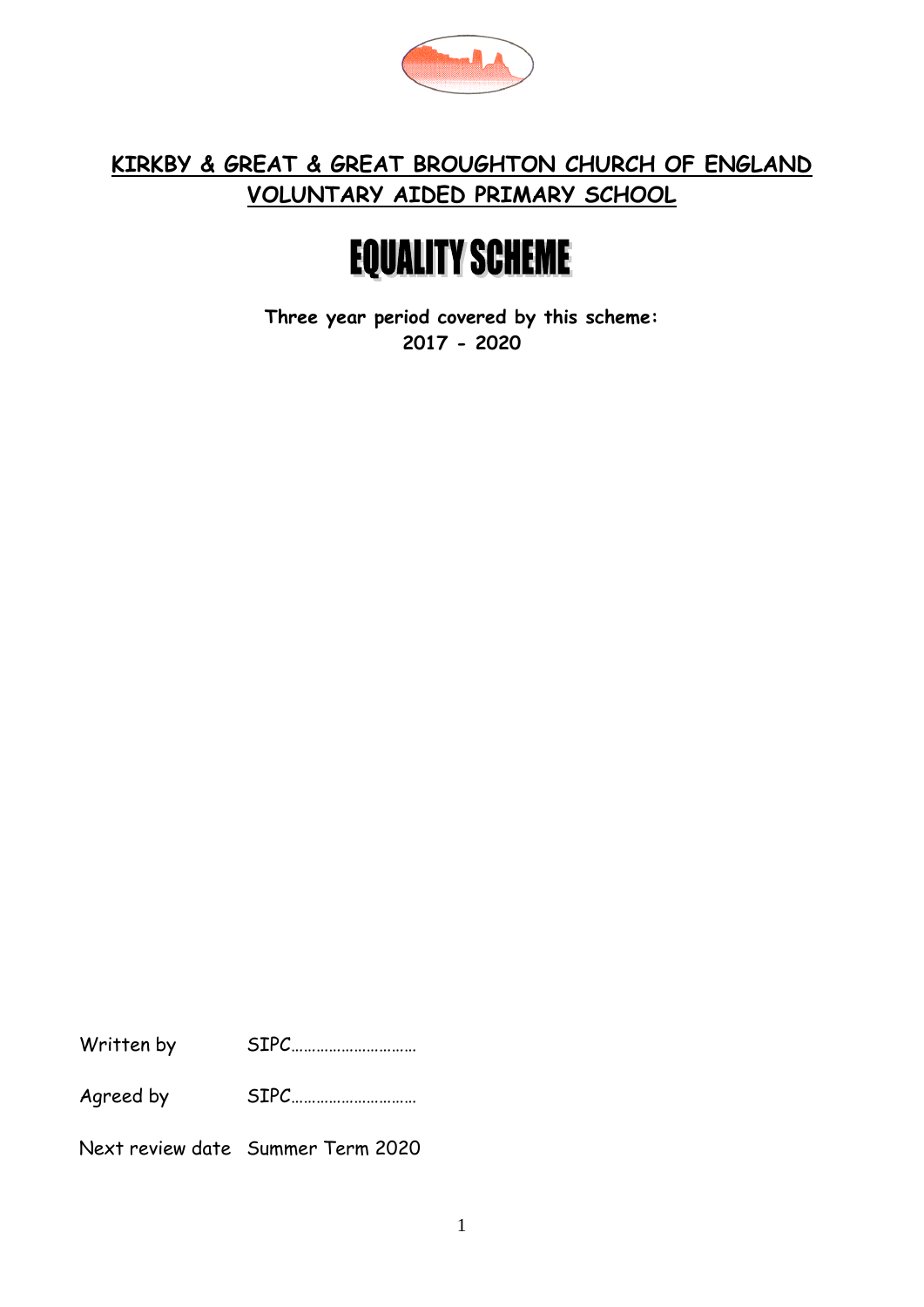



**GOVERNMENT ACHIEVING** 

**Kirkby and Great Broughton Church of England V.A. Primary School**

# **Single Equality Scheme**

**Three year period covered by this scheme: 2017- 2020**

#### **Introduction**

DfE The Equality Act 2010 and schools: Departmental advice for school leaders, school staff, governing bodies and local authorities May 2014 <https://www.gov.uk/government/publications/equality-act-2010-advice-for-schools>

*5.16 Under specific duties set out in previous equality legislation, schools were required to produce equality schemes in relation to race, disability and gender. Under the specific duties there are no requirements to create equality schemes. But schools may choose to continue producing such a scheme, if it helps them to comply with the Equality Duty, and they can expand it to cover the additional protected characteristics.*

This Single Equality Scheme for schools in North Yorkshire provides a format for addressing the statutory duties of the Equality Act 2010 and The Children and Families Act 2014 This supersedes and brings together all previous statutory duties in relation to race, gender and disability and also addresses the duty to promote community cohesion, thus meeting the school's statutory duties in these areas.

The scheme also highlights how our school has worked with and listened to the staff, pupils, parents and carers to inform development of action plans and the need and commitment required to ensure the scheme is a success. This is underpinned by a commitment to promoting positive relationships and understanding between all groups within our school community.

This document sets out how pupils with the following protected characteristics (previously known as equality strands) will be protected in our school from harassment and discrimination:-

- disability.
- gender.
- race.
- religion and belief.
- sexual orientation.
- gender reassignment.
- pregnancy and maternity.

The law on disability discrimination is different from the rest of the Equalities Act in a number of ways. In particular, it works in only one direction – that is to say, it protects disabled people but not people who are not disabled. This means that schools are allowed to treat disabled pupils more favourably than non-disabled pupils, and in some cases are required to do so, by making reasonable adjustments to put them on a more level footing with pupils without disabilities The definition of what constitutes discrimination is more complex. Provision for disabled pupils is closely connected with the regime for children with special educational needs. Chapter 4 of the Act deals in detail with disability issues.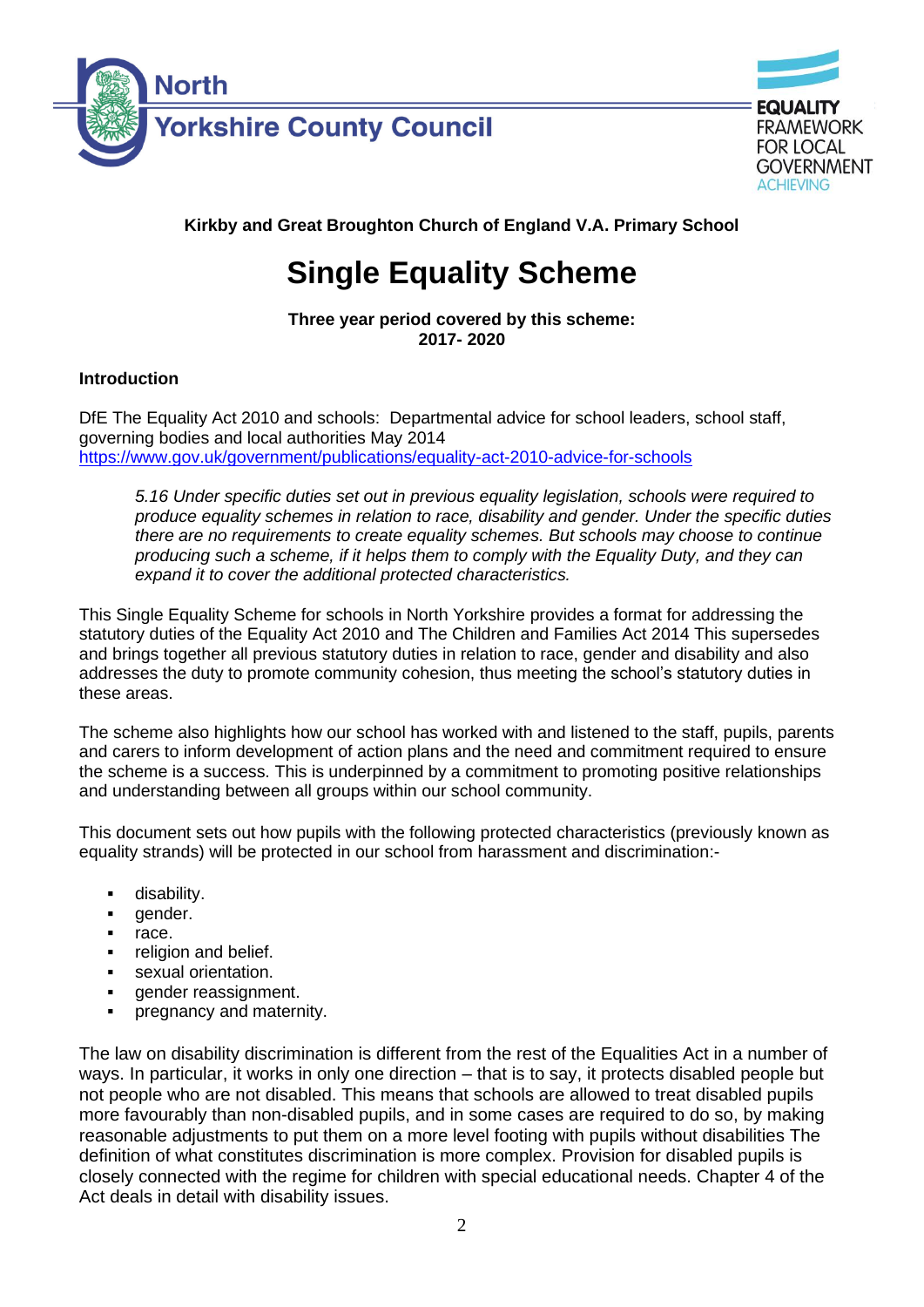This scheme extends however to cover all aspects of vulnerability, including those associated with socio-economic factors (e.g. pupils from low income families).

As well as delivering high quality services to our pupils, the school is also committed to being a good employer and as such this scheme outlines how we meet our varied duties in terms of recruitment and employment practices. We are also committed to be fully inclusive of all community users, including parents and carers. As such, this scheme therefore also sets out how we will work to overcome any discrimination related to the other protected characteristics:-

- Age
- Being married or in a civil partnership

\*A person's age is also a protected characteristic in relation to employment and the Act extends this (except for children) to the provision of goods and services, but age as a protected characteristic does not apply to pupils in schools. Schools therefore remain free to admit and organise children in age groups and to treat pupils in ways appropriate to their age and stage of development without risk of legal challenge, even in the case of pupils over the age of 18.

The impact of this scheme is reported on annually.

This scheme is reviewed every three years and is reported on annually.

| Signed | Celia Wilson<br>Headteacher                     | Date 29.6.17 |
|--------|-------------------------------------------------|--------------|
| Signed | David Pallent Home<br><b>Chair of Governors</b> | Date 29.6.17 |

#### **Aims of the single equality scheme**

- To articulate the school's commitment to equality which permeates all school policies and practices
- To ensure that everyone who belongs to, or comes into contact with, our school community is valued and respected
- To promote equality of opportunity and eliminate unlawful discrimination, harassment or victimisation
- To comply with statutory duties under equalities legislation in one document

#### **Purpose of the Equality Scheme**

This equality scheme is the school's response to the specific and general duties in the current equality legislation, which has been brought together under the Equality Act 2010 (see appendix 1). It is an attempt to capture how the school is systematically establishing and implementing good practice in equality and diversity across all areas of school life. This includes a response to all aspects of social identity and diversity.

This Equality Scheme sets out how the school will:

- eliminate discrimination (see appendix 2);
- eliminate harassment or victimisation related to any aspect of social identity or diversity;
- promote equality of opportunity;
- promote positive attitudes to all aspects of social identity and diversity;
- encourage participation by disabled people and people representing different aspects of social identity in public life;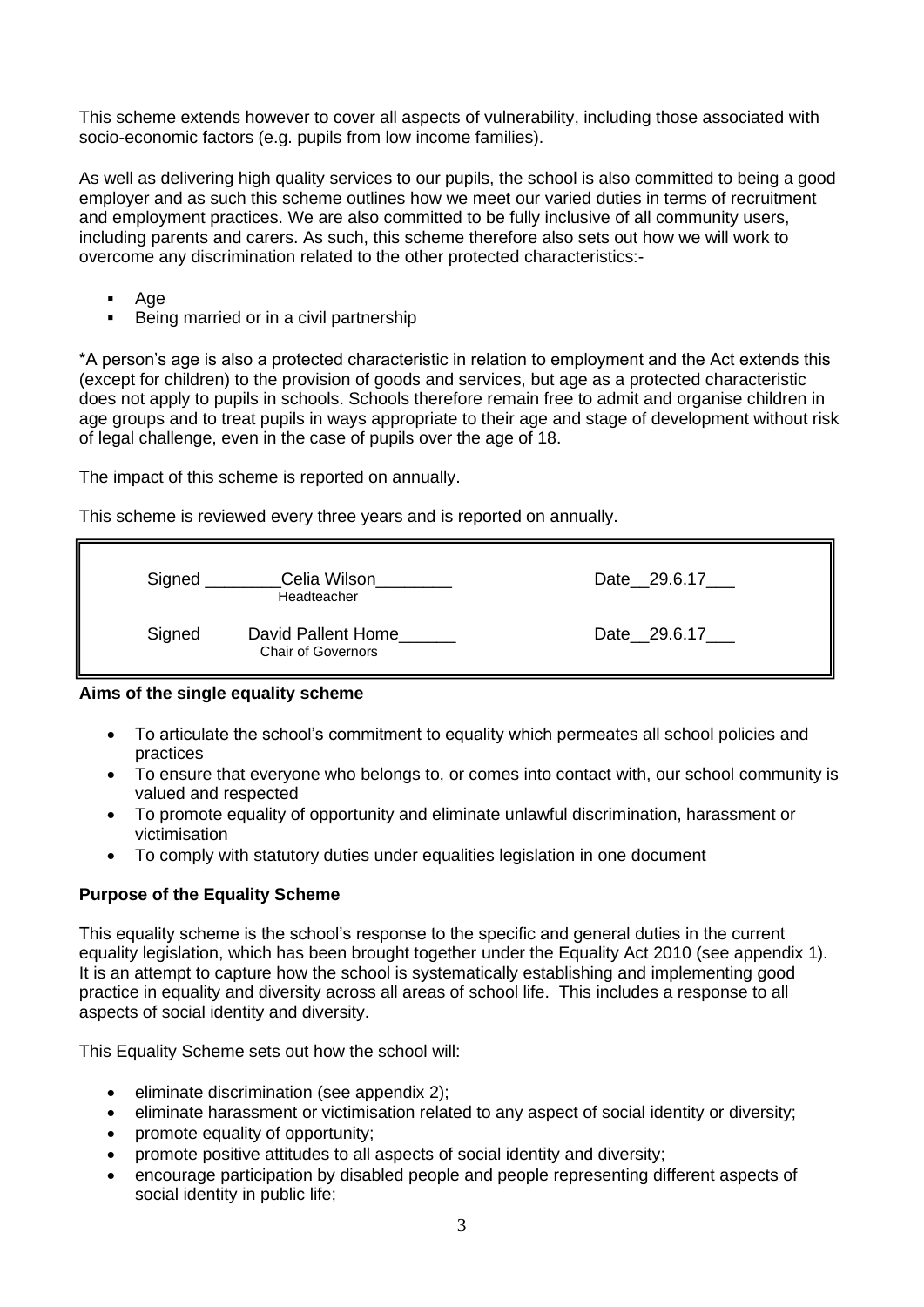- take steps to take account of difference even where that involves treating some people more favourably than others;
- take proportionate action to address the disadvantage faced by particular groups of pupils.

#### **Planning to eliminate discrimination and promote equality of opportunity**

This scheme is underpinned by the core belief that all children and young people belong to their local community and share the same rights to membership of that community and a quality education. We set equality objectives with associated actions which are outlined within our equalities action plan that accompanies this Equality Scheme. Our plan identifies what we will be doing over the coming year to make our school more accessible to the whole community, irrespective of background or need. (see appendix 2)

It encompasses our duties to promote positive outcomes in relation to race, gender and disability, but also identifies actions to address other social identities. It encompasses our **anticipatory duties to plan ahead for the reasonable adjustments** (reasonable and proportionate steps to overcome barriers that may impede some pupils) we need to make to be best placed to help disabled pupils who come to our school.

This action plan replaces the school's Disability Accessibility Plan for the school (previously required under the planning duties in the Disability Discrimination Act) as it sets out how the school will increase access to education for disabled pupils, alongside other protected groups, in the three areas required:

- increasing the extent to which disabled pupils can participate in the school curriculum;
- improving the physical environment of the school to enable disabled pupils to take better advantage of education, benefits, facilities and services provided
- improving the availability of accessible information to disabled pupils.

The action plan is renewed annually and progress towards the equality objectives within it is reported on regularly to governors, and this information is published at least annually. Equality objectives have been identified through consultation with key stakeholders using the **Inclusion Quality Mark** audit tool. Our equality objectives are published at least once every four years.

This action plan is understood and implemented by all staff and is available on the school website. It is available in different formats and in different languages on request to the school office. Our school has regard to the need to provide adequate resources for implementing plans and must

regularly review them. (NB An accessibility plan may be a freestanding document but may also be published as part of another document such as the school development plan.)

OFSTED inspection may include the school's accessibility plan as part of their review.

#### **School Aims Statements**

**Everyone in our school is a valued and unique person with different gifts and skills. Guided by strong Christian principles, we work together to nurture the children emotionally, spiritually and intellectually. We encourage them to be confident and enquiring, as well as compassionate and kind, as they strive to achieve their personal best and develop a lasting love for learning and for life.**

#### **Our Five Core values**

- **Excellence in learning, teaching with passion**
- **Christian compassion, caring for each other**
- **Enterprise and enquiry, seeking knowledge**
- **Responsibility and morality, appreciating diversity**
- **Community and friendship, from school to the world beyond**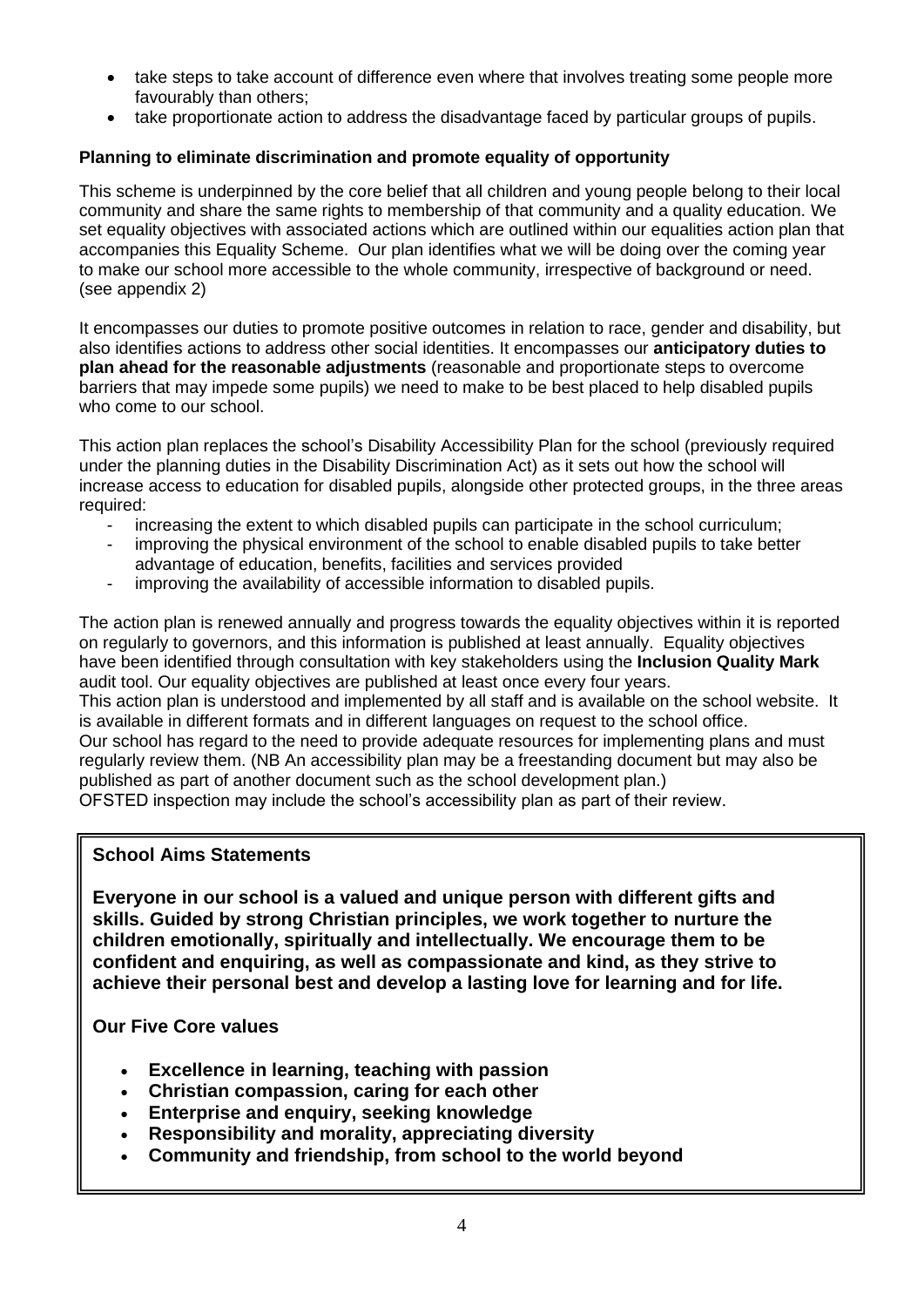#### **Equality Objectives for 2017-20**

#### • **Raise the achievement of all learners**

Continue to improve the use of assessment and intervention to meet the needs of learners

#### • **Improve the quality of teaching and learning**

To personalise learning to ensure it meets needs To increase knowledge of stakeholders on equality issues through more effective collaboration

#### • **Improve Leadership and Management**

Develop collaborative routines between the SENCo and staff Develop collaborative work across schools & with other agencies

#### **What kind of a school are we?**

#### **School Vision and Values**

The school's vision and values statement reflects the school's ambitions for all its pupils and have been developed with the whole community. It refers to the key requirements set out in the National Curriculum Inclusion Statement for developing an inclusive curriculum: setting suitable learning challenges; responding to pupils' diverse learning needs; overcoming potential barriers to learning and assessment for individuals and groups of pupils.

The school statement also embraces the North Yorkshire Inclusion statement which emphasises that individuals and groups of learners who may be vulnerable to exclusion, marginalisation and underachievement are identified and receive targeted provision to ensure their presence, participation and achievement. The school is committed to achieving the **Inclusion Quality Mark** and to addressing any actions which are identified to improve our inclusive practice.

#### **School Context**

The nature of the school population and context to inform action planning for the equality scheme (derived from section 1 of school Self Evaluation Form):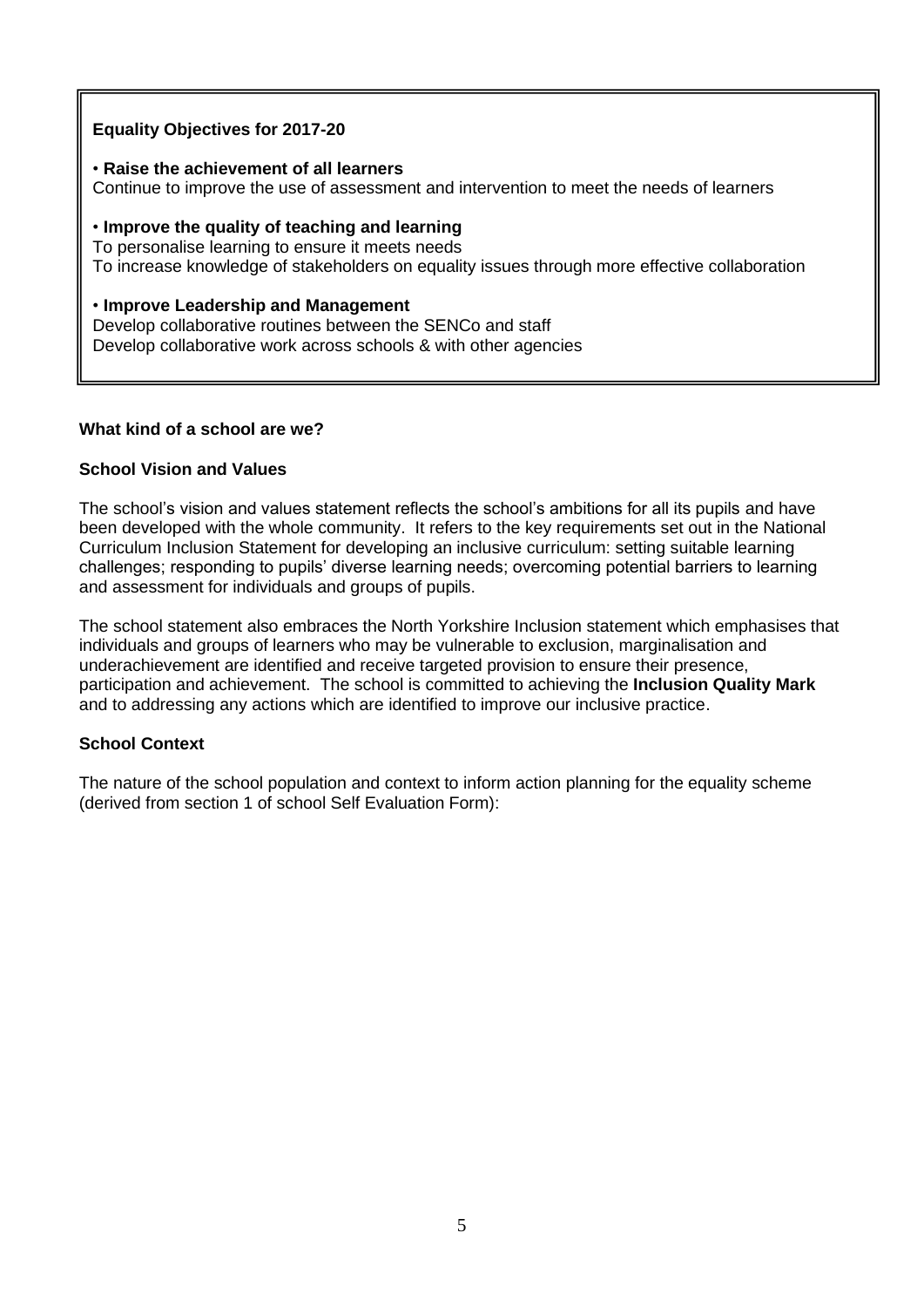#### **Factors of the geographical location of the school**:-

- *The school is situated in a village largely serving commuter families with some more established families.*
- *The school accommodates a small percentage of pupils with backgrounds other than white British. English is spoken at the school however we are able to access support should other languages be required.*
- *Most families have parents who are both in full or part time professional employment.*
- *A small minority of children leave us and join us throughout their primary education as a result of parent employment or leaving to go to private schooling.*
- *Attendance is good.*
- *Attainment on entry remains as at the last inspection - a little above average.*
- *3 children now have Free School Meals.*
- *There are currently ten children on the register for Special Needs.*
- *Teaching assistants run a range of intervention programmes throught the school targeted at vulnerable individuals and groups.*
- *Outcomes for pupils are analysed against social identity issues.*
- *Equalities Monitoring Forms are completed for each recruitment exercise in line with LA guidelines.*
- *The percentage of disabled pupils and staff currently in school (using the DDA definition of disability) is minimal.*
- *The school building is on a single level and access to the school is facilitated by an automatic door at the main entrance and by a ramped area at the back of the school.*

#### **The training taken to position the school well for the equality and diversity agenda**.

- Regular staff professional development time is dedicated to the Inclusion Agenda. All staff have received dyslexia training and one teacher is a specialist teacher in dyslexia.
- The SENCo is a member of the SMT.
- The SENCo is developing working routines to effectively support all staff in meeting the needs of all learners.
- Training days are also used to update knowledge and understanding of educational needs.
- Vulnerable groups of children are identified and tracked on our data tracking system.
- The dedicated person for looked after children and Child protection is the Headteacher who has undertaken all relevant training.
- Governors are informed of inclusion through the HT report and monitoring visits.
- The school uses fair recruitment processes and key, senior, staff and selected governors have attended training on Safer Recruitment and Recruitment and the law.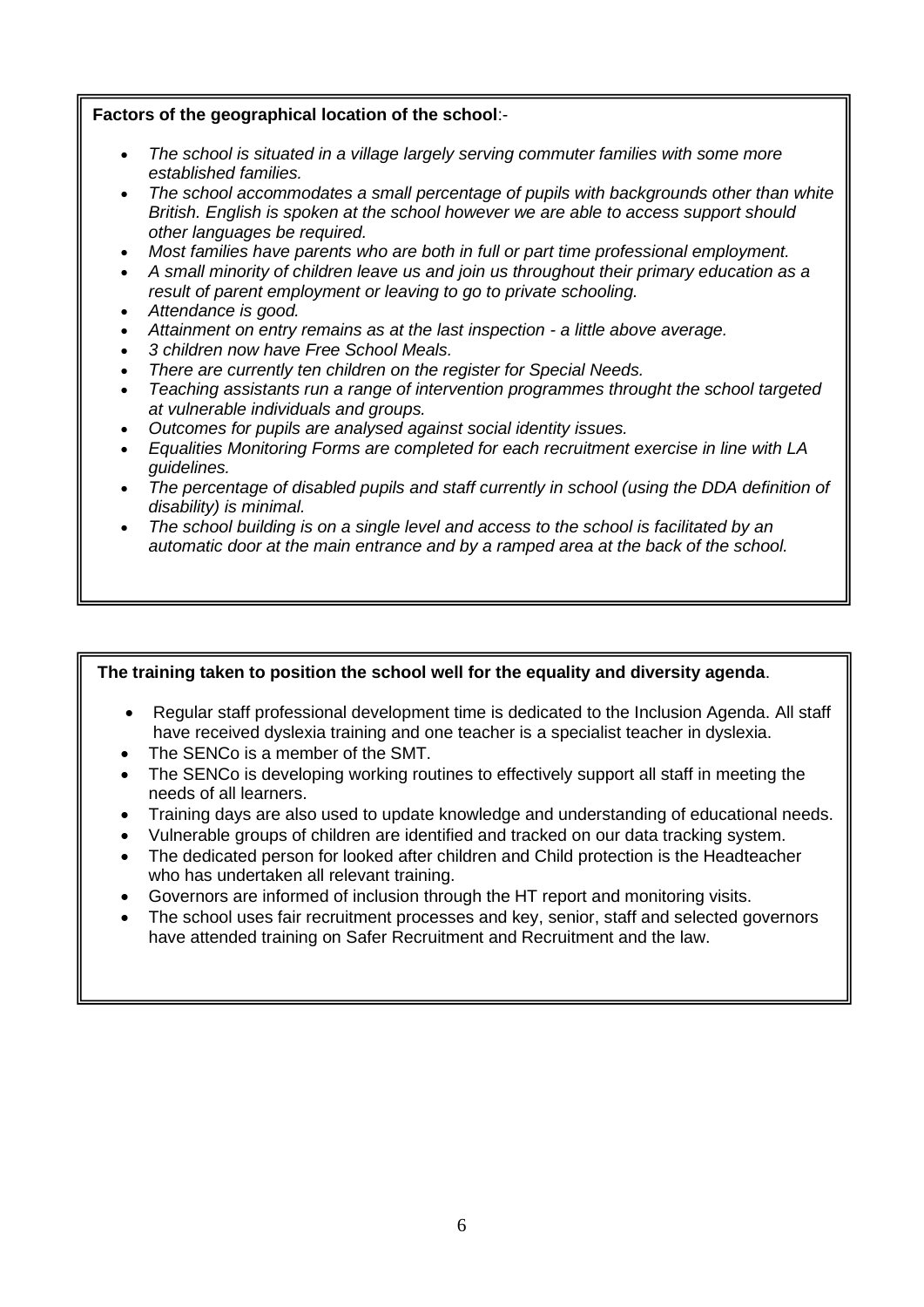#### **Examples of reasonable adjustments the school makes as a matter of course**

From September 2012 schools and local authorities have a duty to supply auxiliary aids and services as reasonable adjustments where these are not being supplied through Special Educational Needs (SEN) statements or from other sources. Additional high needs funding may be available on application to the local authority.

- Information can be provided in a range of ways for pupils, parents and carers and the school
- Two TA's are trained in Reading Intervention.
- The school has a high quality library providing reading materials for a broad range of needs.
- Teaching Assistants support effectively with a variety of strategies as and when directed by the teacher.
- Tracking shows impact of strategies. Some children access support for a period of time and are then back into mainstream class teaching
- SENCO and SEN Governor meet so that governors can monitor and evaluate provision
- Where a need is identified, an Inclusion Passport is developed by teacher and SENCO and programme of learning and support with differentiated tasks tailored to the child's specific needs. Depending on the level of need (Early Years Action and Early Years Action Plus, School Action and School Action Plus) and the support required, outside agencies become involved and advise and intervene as appropriate. Parents are informed regularly about progress and encouraged to meet with any outside agencies involved.
- Children are encouraged to set their own targets and measure progress towards attaining them.
- The behaviour policy is clear and allows for differentiation according to need where necessary.

#### **Outcomes for pupils**

Outcomes for pupils are analysed against social identity issues, ie gender, ethnicity, disability, and aspects of vulnerability identified by the school. This is compared with the outcomes made for all pupils. This is recorded in the School Self-evaluation Form (SEF) and in Head's reports to the Governing Body.

These processes form part of the school's equality impact assessment processes through the Inclusion Quality Mark, to determine the impact of our provision on improving outcomes for identified pupils. In line with statutory requirements all new policies as well as existing policies and functions are evaluated for the impact they have, in consultation with identified pupils and parents/carers.

#### **Roles and Responsibilities in Implementing the Single Equality Scheme**

#### **The Head Teacher will:**

- ensure that staff and parents are informed about the Single Equality Scheme;
- ensure that the scheme is implemented effectively;
- manage any day to day issues arising from the policy whether for pupils or for the school as an employer;
- ensure staff have access to training which helps to implement the scheme;
- liaise with external agencies regarding the policy so that the school's actions are in line with the best advice available;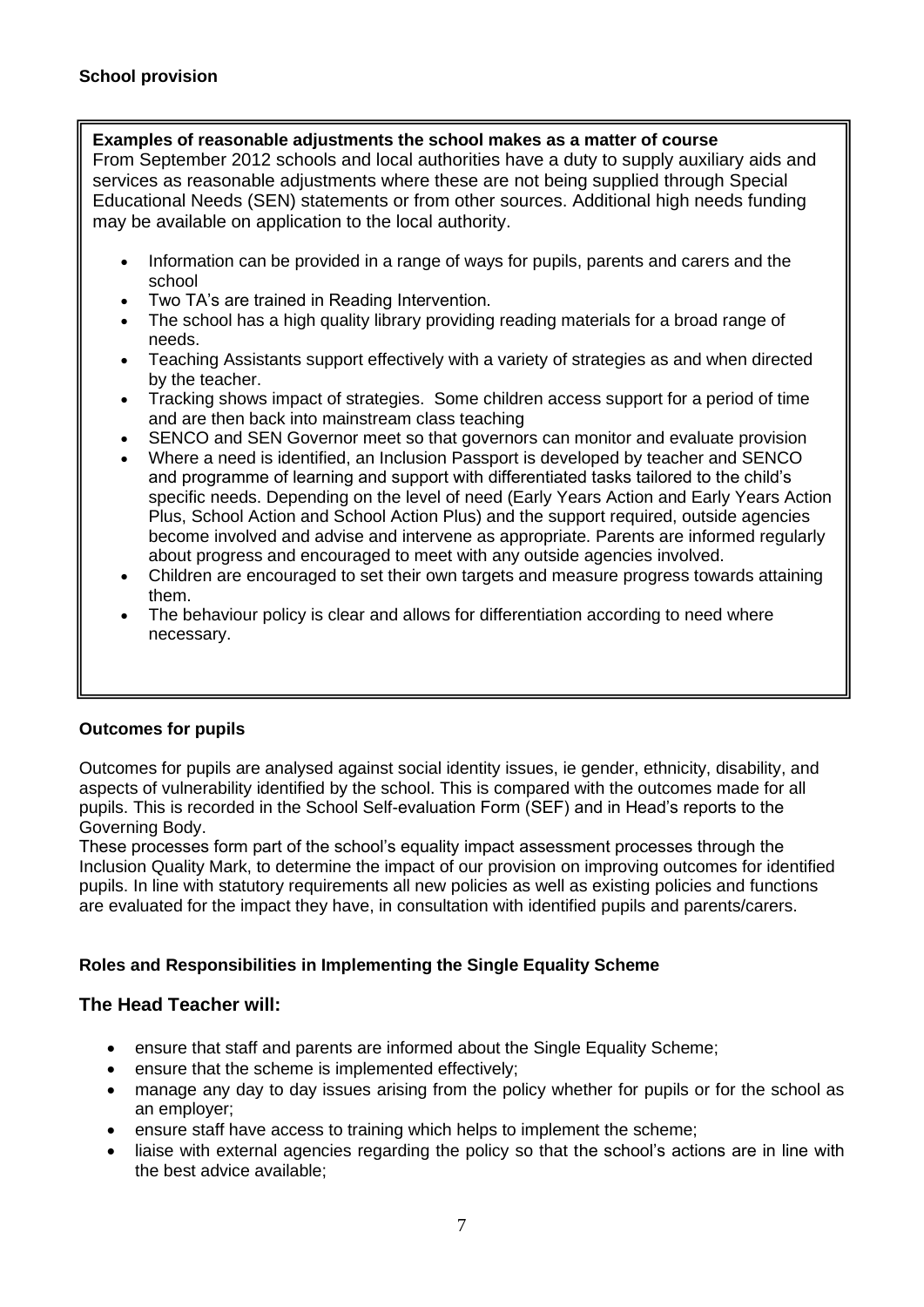- monitor the scheme and report to the Governing Body at least annually, on the effectiveness of the policy;
- ensure that the SLT are kept up to date with any development affecting the policy/action plan arising from the scheme;
- provide appropriate support and monitoring for all pupils and specific and targeted pupils to whom the scheme has direct relevance, with assistance from relevant agencies.

#### **The Governing Body will:**

- ensure that the school complies with all relevant equalities legislation;
- recommend all governors receive up to date training in all the equalities and SEND duties;
- designate a governor with specific responsibility for the Single Equality Scheme;
- establish that the action plans arising from the scheme are part of the School Development Plan;
- support the Headteacher in implementing any actions necessary;
- inform and consult with parents about the scheme:
- evaluate and review the action every three years;
- evaluate the action plan annually.
- publish information at least annually.
- publish equality objectives every four years

#### **The Senior Leadership Team will:**

- have general responsibility for supporting other staff in implementing this scheme;
- provide a lead in the dissemination of information relating to the scheme;
- identify good quality resources and CPD opportunities to support the scheme;
- with the Headteacher, provide advice/support in dealing with any incidents/issues;
- assist in implementing reviews of this scheme as detailed in the School Development Plan.

#### **People with specific responsibilities** (named):

- The SENCO (Mrs Angela Walley) is responsible for maintaining and sharing with all the staff those vulnerable pupils and how their needs will be met
- The Headteacher (Mrs Celia Wilson) is responsible for ensuring the specific needs of staff members are addressed;
- Mrs Wilson and Subject Coordinators (Mrs Angela Walley and Mrs Emily Kay) are responsible for gathering and analysing the information on outcomes of vulnerable pupils and staff;
- Mrs Wilson is responsible for monitoring the response to reported incidents of a discriminatory nature.

#### **Parents/Carers will:**

- have access to the scheme:
- be encouraged to support the scheme:
- have the opportunity to attend contribute to the development of the scheme;
- have the right to a personalised approach to meeting additional needs and a right to have their views taken into account.
- have the right to be informed of any incident related to this scheme which could directly affect their child.

#### **School Staff will:**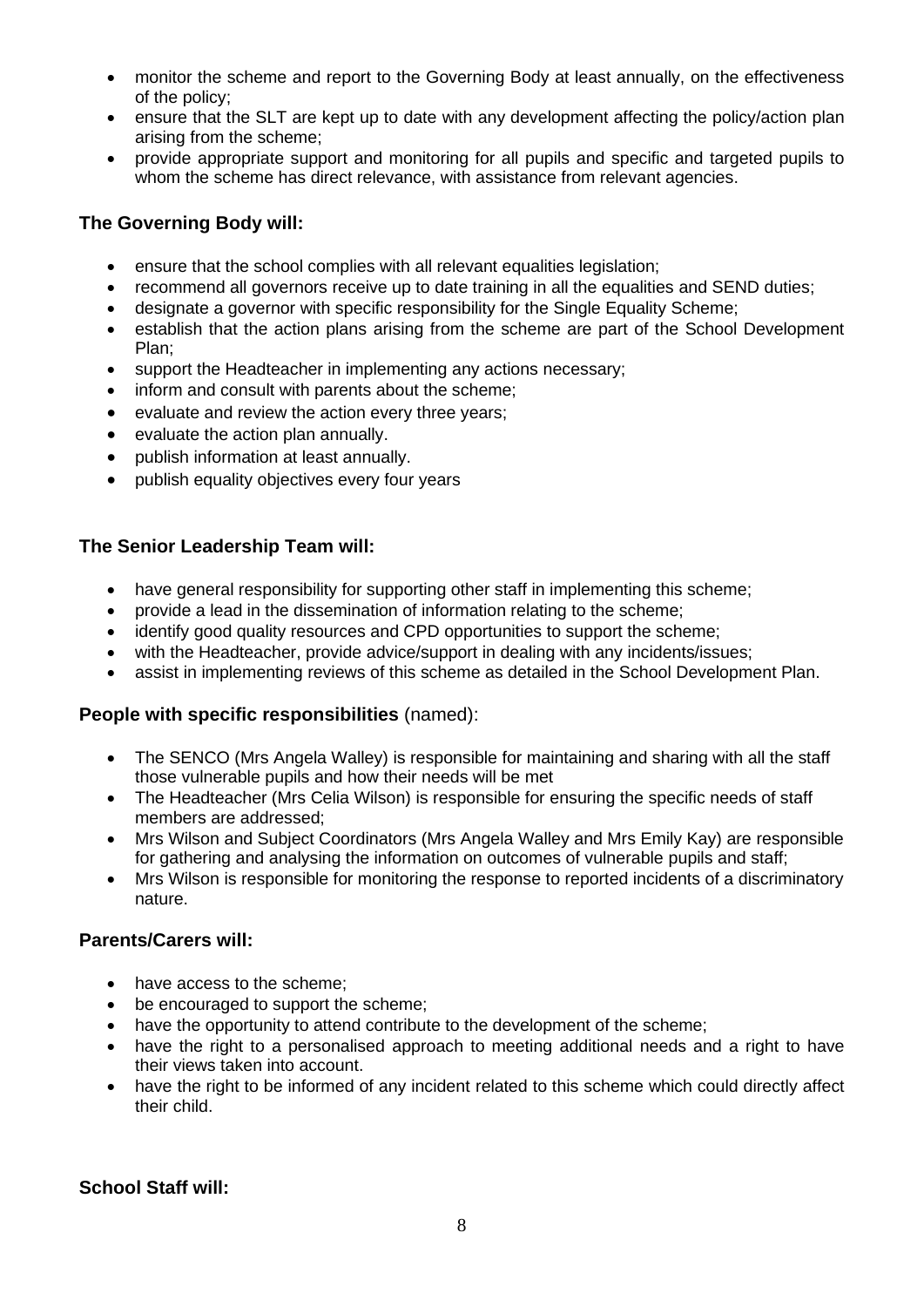- accept that this is a whole school issue and support the Single Equality Scheme;
- be aware of the Single Equality Scheme and how it relates to them;
- make known any queries or training requirements
- know how to deal with incidents of concern, including bullying, and how to identify and challenge bias and stereotyping;
- know procedures for reporting incidents of racism, harassment or other forms of discrimination;
- not discriminate on racial, disability or other grounds;
- keep themselves up to date with relevant legislation and attend training and information events organised by the school or LA;
- ensure that pupils from all groups are included in all activities and have full access to the curriculum;
- promote equality and diversity through teaching and through relations with pupils, staff, parents, and the wider community.

#### **Pupils will:**

- be encouraged to express their views and contribute where possible to the formulation of policies
- be made aware of any relevant part of the scheme, appropriate to age and ability;
- be expected to act in accordance with any relevant part of the scheme
- experience a curriculum and environment which is respectful of diversity and difference and prepares them well for life in a diverse society;
- understand the importance of reporting discriminatory bullying and racially motivated incidents;
- ensure the peer support programme within the school promotes understanding and supports pupils who are experiencing discrimination.

Visitors and contractors are responsible for complying with the school's Equality Scheme – noncompliance will be dealt with by the Headteacher.

#### **Involvement Processes**

Policies are vital to identify and consolidate thinking regarding appropriate provision for pupils, however, they are often viewed as an end, when they should be seen as a process - always evolving in response to changes and evidence from impact assessments. When developing this Equality Scheme, the school is clear that this is a process which must be informed by the involvement of all participants such as pupils, parents, school staff, governors and external agencies. This will ensure that the school gleans insights into the barriers faced by people from different social identity backgrounds and learns the best ways to overcome such barriers. This Scheme will be informed, therefore, by:

- the views and aspirations of pupils themselves from different social identity backgrounds;
- the views and aspirations of parents of pupils from different social identity backgrounds;
- the views and aspirations of staff from different social identity backgrounds;
- the views and aspirations of members of the community and other agencies, including voluntary organisations, representing different social identity backgrounds;
- the priorities in the North Yorkshire Children and Young People's Plan.

#### **Mechanisms for involvement**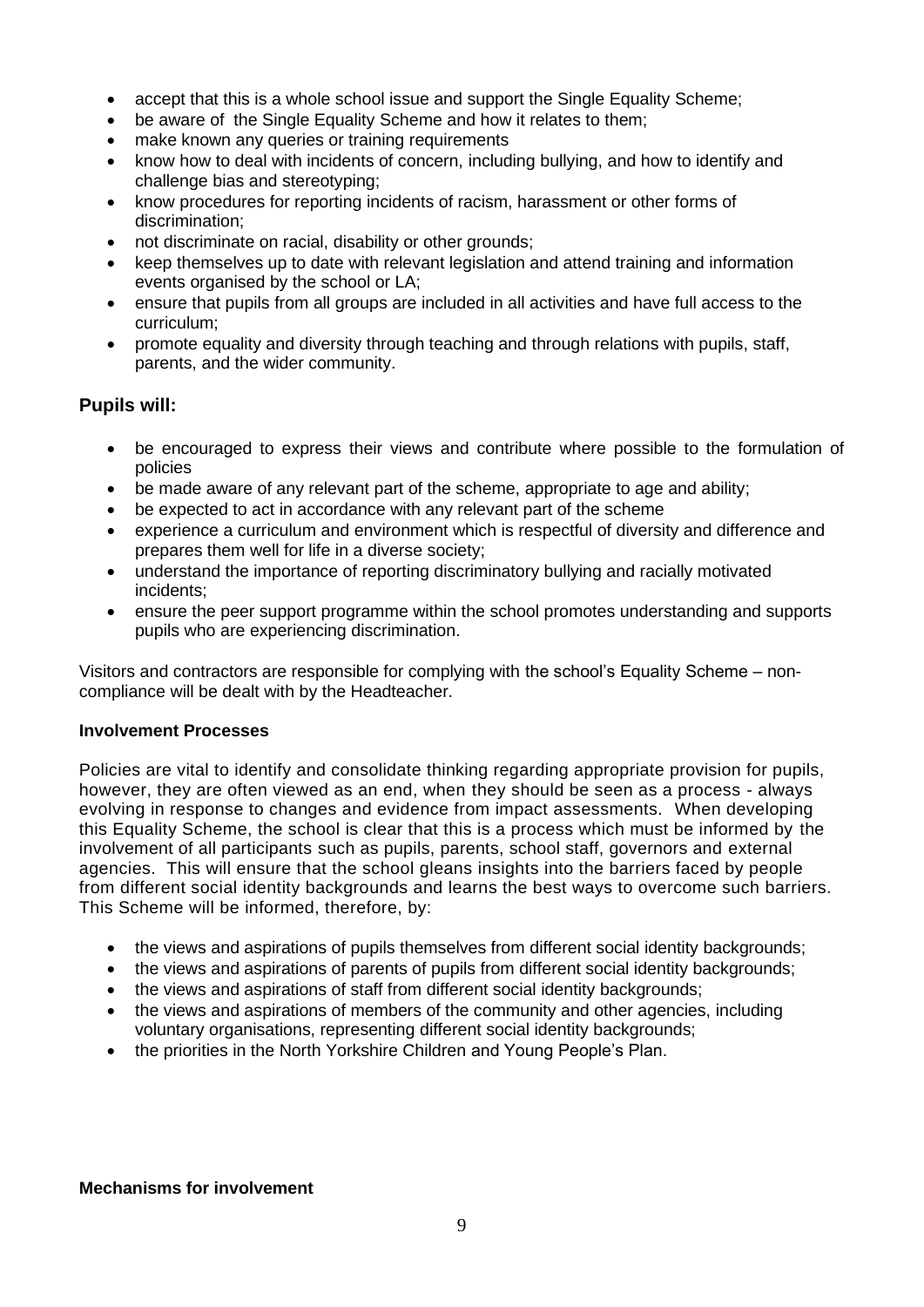At this school the following mechanisms will ensure the views of **pupils** inform the Equality Scheme and action plan:

- *Exit interviews with pupils;*
- School council:
- E-forums:
- Individual interviews with pupils involved in incidents of a discriminatory nature or bullying related to discrimmination;
- Individual interviews with pupils experiencing reasonable adjustments;
- Yearly open meetings representing a particular theme shared with the community and cluster of schools.
- Growing up in North Yorkshire Survey

At this school the following mechanisms will ensure the views of **staff** inform the Equality Scheme and action plan:

- Exit interviews with staff;
- E-forums:
- Regular staff meetings with specific agenda items;
- Individual discussions with staff as a part of performance management.

At this school the following mechanisms will ensure the views of **parents and the community** inform the Equality Scheme and action plan:

- Text to be inserted into school website will inform parents: "your support for your child's education is crucial to their progress. Please tell us if there is any adjustments we need to make to help you support your child, for example: letters in large font; letters in different languages; wheelchair access; explaining things over the phone; a discussion with a school colleague of the same gender."
- Feedback through the Governing Body meetings;
- Feedback through the PTA and Parents' Forum meetings;
- Feedback from adults using the school beyond the school day;
- Open meetings as required with parents and local groups representing a particular theme.

The school's action plan will focus on developing the involvement of pupils, staff and parents from different social identity backgrounds over the three years of this Scheme. We will consider varying the times, methods and the venues for this involvement to ensure the best possible attendance and ensure views can be heard. This way the school will learn what works and the involvement of pupils, staff and parents will improve and deepen over time.

#### **Making it happen**

#### **Action Planning**

Although it is no longer a requirement for schools to have an equality action plan, those schools which do already have one (or more) of these in place, may find it helpful to continue with this approach and adapt it to take into account the extent of the duty.( 5.27 DfE Equalities Guidance May 2014)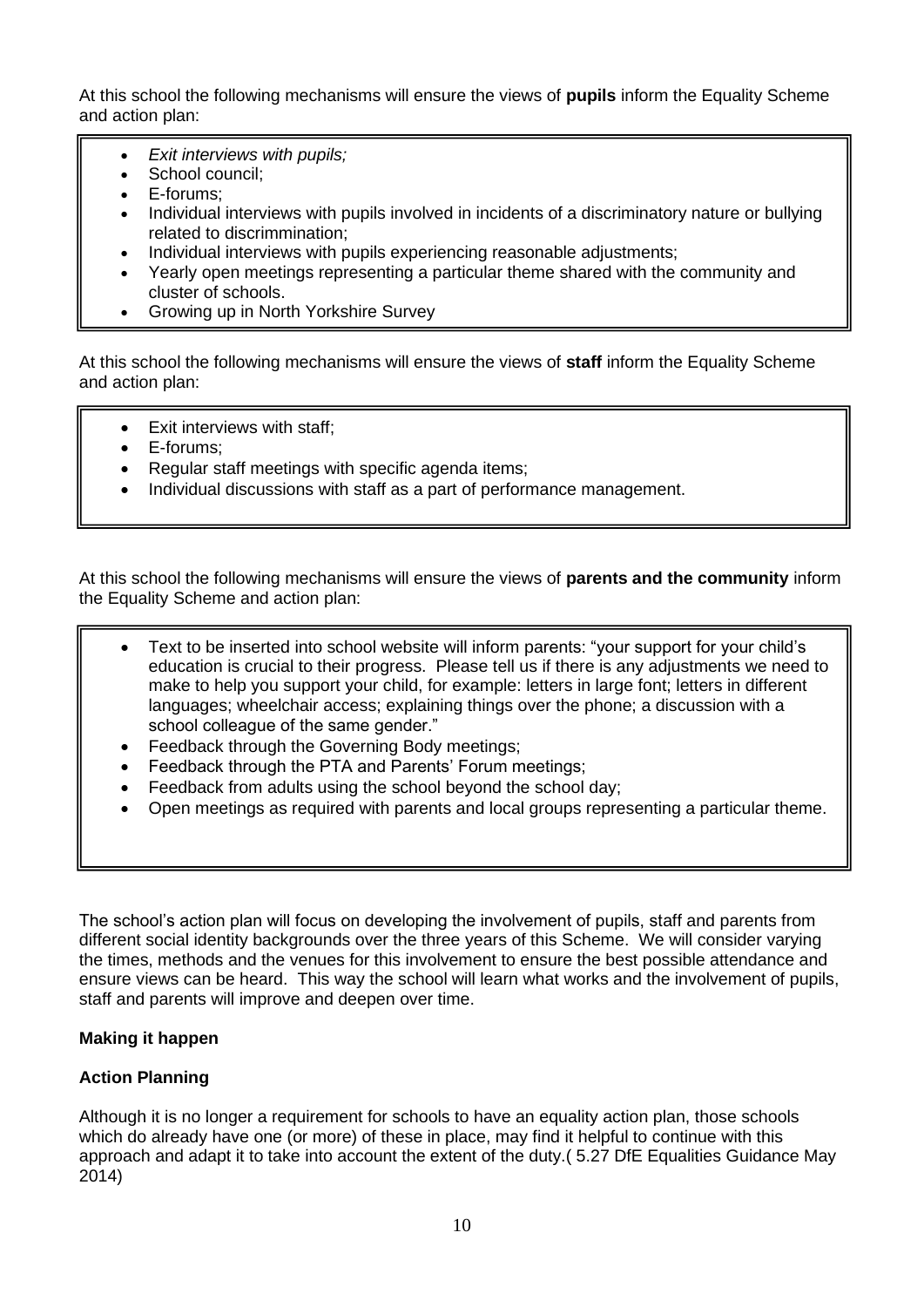This scheme is supported by an action plan (see Appendix 3), the progress of which is monitored and evaluated by the Governing Body.

The action plan that identifies the equality objectives for the school arising from this scheme and the impact assessment through the Inclusion Quality Mark has:

- clear allocation of responsibility;
- clear allocation of resources, human and financial;
- clear timescales;
- expected outcomes and performance criteria;
- specified dates for review:

The effectiveness of this Scheme will be evaluated and reflected in:

- the School Self-evaluation Form;
- the level achieved in the Inclusion Quality Mark;
- feedback e.g. Parentview

#### **Reporting**

This Scheme will be reported on annually. Progress against the action plan will be evaluated and the impact of the action and activities assessed. This report will be made available as a separate document and in the school profile and school prospectus.

#### **Publication**

This Equality Scheme will be published and available to anyone requesting a copy. Copies will be displayed in the school reception area and it will be referenced in school newsletters, the school prospectus and on the school's website.

Information is published demonstrating how the school is complying with the Public Sector Equality Duty and the school's equality objectives. The school updates its published information at least annually and publishes the equality objectives at least every four years.

It will be up to schools themselves to decide in what format they publish equality information. For most schools, the simplest approach may be to set up an equalities page on their website where all this information is present or links to it are available. The regulations are not prescriptive and it will be entirely up to schools to decide how they publish the information, so long as it is accessible to those members of the school community and the public who want to see it. (5.25 DfE Equalities Guidance May 2014)

## **Contact us**

North Yorkshire County Council, County Hall, Northallerton, North Yorkshire, DL7 8AD Our Customer Service Centre is open: Monday - Friday 8.30am - 6.00pm and Saturday 9.00am - 12.00pm Tel: 0845 8727374 email: customer.services@northyorks.gov.uk Or visit our website at: www.northyorks.gov.uk

If you would like this information in another language or format such as Braille, large print or audio, please ask us.

### ۔<br>اگر آپ کومعلومات کسی دیگر زبان یادیگرشکل میں درکار ہوں تو برائے مہر پانی ہم سے پوچھئے۔ 如缺索取以另一語文印製或另一格式製作的資料,請與我們聯絡。

যদি আপনি এই ডকমেন্ট অন্য ভাষায় বা ফরমেটে চান, তাহলে দয়া করে আমাদেরকে বলন।

Aby otrzymać te informacje w innym języku lub formacie, np. w alfabecie brajla, w wersji dużym drukiem lub audió, prosimy się z nami skontaktować.

Tel: 01609 532917

Email: communications@northyorks.gov.uk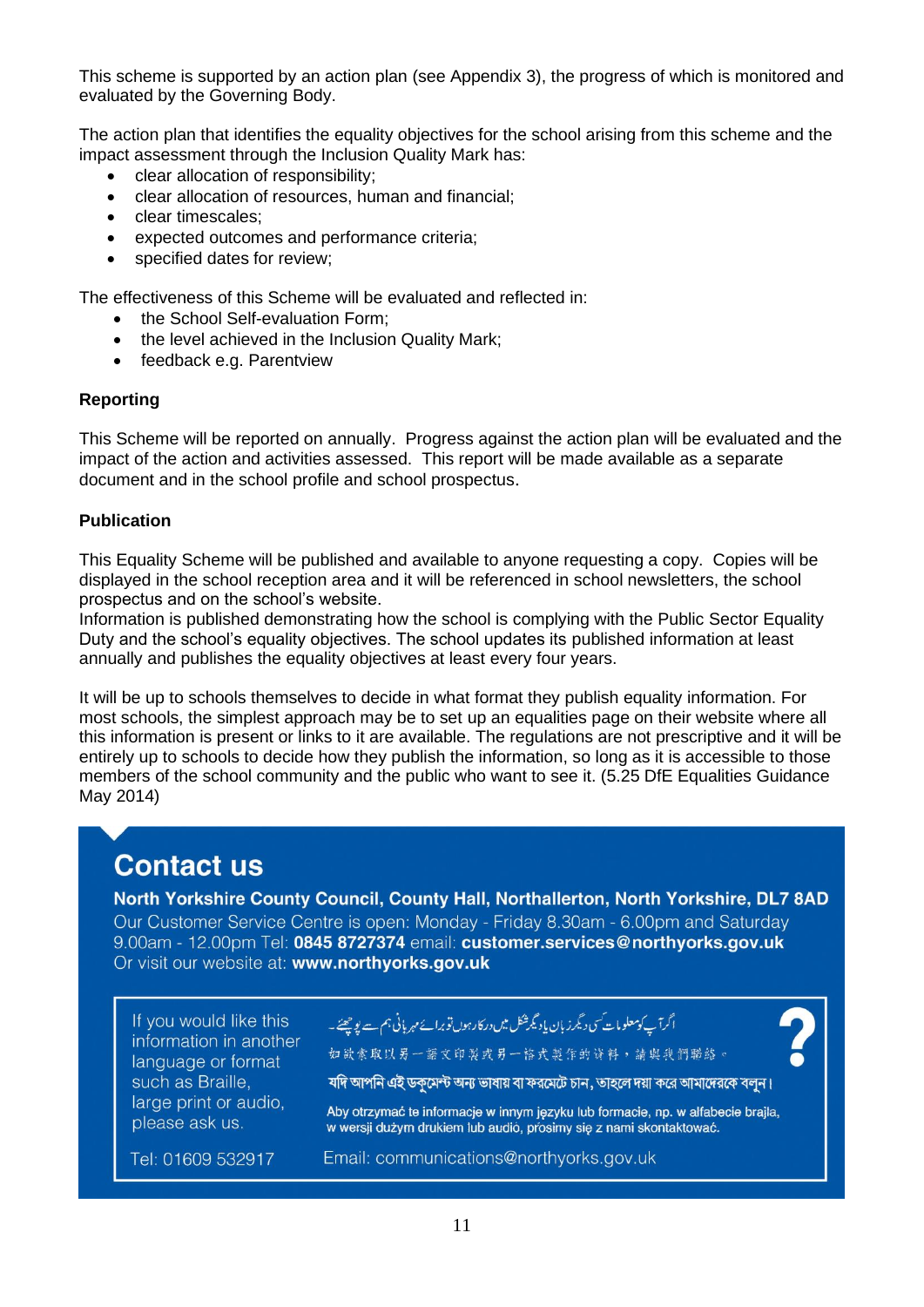#### **Equality Legislation and Guidance**

This equality scheme responds to the current equalities legislation.

• The Equality Act 2010 is the overarching legislation for all equality duties.

The act serves two main purposes:

- a) To harmonise discrimination law;
- b) To strengthen the law to support progress on equality.

The act supersedes or strengthens the following acts and regulations:

- The Equal Pay Act 1970
- The Sex Discrimination Act 1975
- The Race Relations Act 1976
- The Disability Discrimination Act 1995
- The Employment Equality (Religion & Belief and Sexual Orientation) Regulations 2003
- The Employment Equality (Age) Regulations 2006
- The Equality Act 2006 Part 2
- The Equality Act (Sexual Orientation) Regulations 2007
- The SEN Code of Practice 2001

#### **Overview of previous equalities legislation which has been harmonised and strengthened by Equality Act 2010:**

- Race Relations Act (RRA) 1976/2000 statutory positive duty to promote racial equality, promote good race relations and eliminate unlawful racial discrimination;
- Sex Discrimination Act (SDA) 1975 (and Regulations 1999), Gender Equality Duty 2007 statutory positive duty to promote gender equality and eliminate unlawful gender discrimination;
- Employment Equality (religion or belief) (sexual orientation) Regulations 2003 extended to education, Equality Act (Part 2) 2007
	- The Act sets out that is unlawful for schools to discriminate against a person:
	- a) in the terms on which it offers to admit him/her as a pupil:
	- b) by refusing to accept an application to admit him/her as a pupil, or

c) where he/she is a pupil of the establishment:

i) in the way in which it affords him/her access to any benefit, facility or service,

ii) by refusing him/her access to a benefit, facility or service,

iii) by excluding him/her from the establishment,

iv) by subjecting him/her to any other detriment.

- Disability Discrimination Act (DDA) 1995/2005 statutory positive duty to promote equality of opportunity for disabled people: pupils, staff, parents, carers and other people who use the school or may wish to, and eliminate unlawful discrimination;
- Education and Inspections Act 2006, duty to promote community cohesion. By 'community cohesion' the school is endorsing and adopting the definition provided by Alan Johnson, 2006, as:

"working towards a society in which there is a common vision and sense of belonging by all communities; a society in which the diversity of people's backgrounds and circumstances is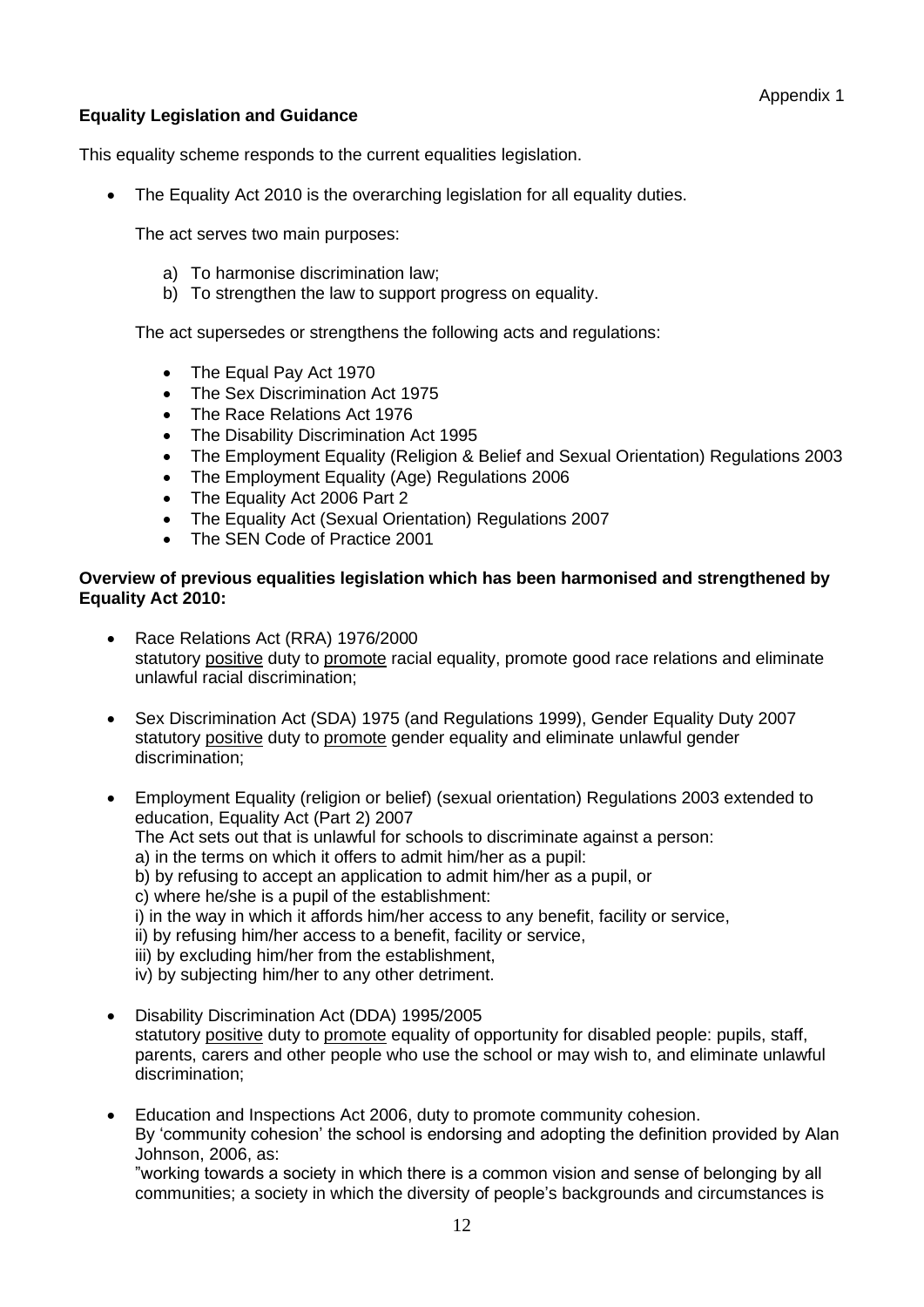appreciated and valued; a society in which similar life opportunities are available to all; and a society in which strong and positive relationships exist and continue to be developed in the workplace, in schools and in the wider community."

Essential Further Guidance

DfE The Equality Act 2010 and schools: Departmental advice for school leaders, school staff, governing bodies and local authorities (May 2014) <https://www.gov.uk/government/publications/equality-act-2010-advice-for-schools>

Equality and Human Rights Commission Guidance for schools <http://www.equalityhumanrights.com/advice-and-guidance/education-providers-schools-guidance>

SEND Code of Practice January 2015- latest at 01.03.15 and effective from 01.04.15 https://www.gov.uk/government/uploads/system/uploads/attachment\_data/file/398815/SEND\_Code [of\\_Practice\\_January\\_2015.pdf](https://www.gov.uk/government/uploads/system/uploads/attachment_data/file/398815/SEND_Code_of_Practice_January_2015.pdf)